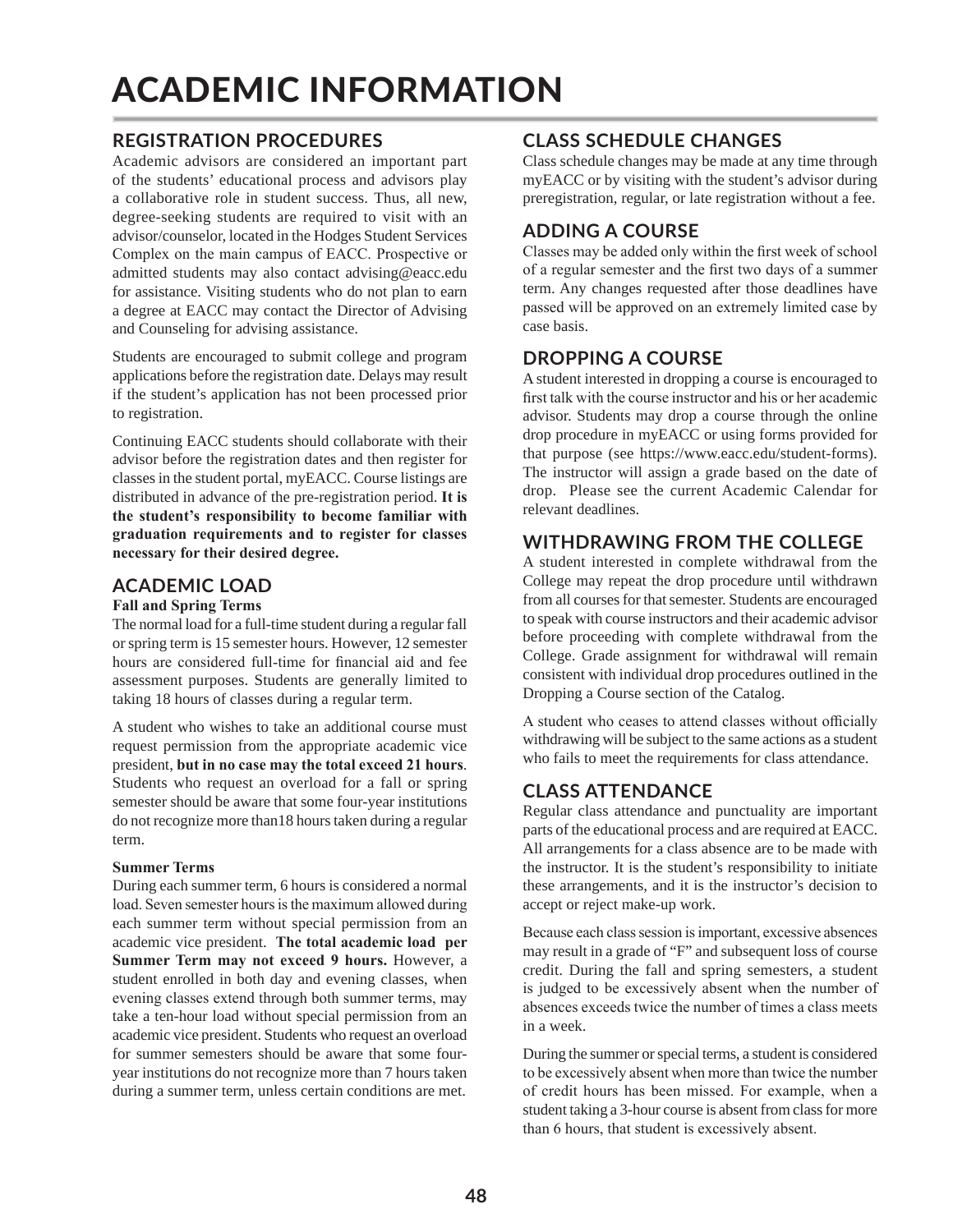Students engaging in distance learning must log on to their online courses by 11:59 PM on 11th day of classes Census Date listed on the academic calendar on the College's website. Students who do not log on by the 11th day Census Date deadline or who log on AFTER the 11th day deadline will be dropped as a no-show.

In addition, if a student logs on to an online class, EVEN ONE TIME, s/he is counted as having attended class, and must go through the formal drop process in myEACC or on EACC's campus in order to drop the class. Students may contact advising@eacc.edu for assistance.

Students enrolled in an online course are required to maintain active participation as defined in the course syllabus. Students that fail to maintain active participation will be reported as "excessively absent" by the instructor. Contact your instructor or advisor for support.

#### **AUDITING A COURSE**

A student may audit a course on a space-available basis with a grade of "AU" which will be reflected on the student's permanent record.

A student who is enrolled in a minimum of 15 semester hours for credit during a semester may audit a maximum of three hours without charge. All other students auditing a course will pay the regular tuition and fees. Audited courses will be counted as part of the state maximum load for a semester or term.

Students who want to change from credit to audit must complete an audit form and submit it to the Registrar. This process must be completed by the 11th day of classes during the fall or spring semesters or the fifth day of classes during summer terms. After this time, changes from credit to audit or audit to credit will not be allowed.

# **ADVANCED PLACEMENT EXAMS**

#### **State Credit Policy for Advanced Placement Exams**

The Arkansas Division of Higher Education and the Arkansas Coordinating Board (AHECB) has established a set of guidelines by which institutions will award course credit for advanced placement exams. This policy will be implemented for entering freshman as of the Fall 2018 semester.

#### **I. Course Credit**

Under this policy, East Arkansas Community College will award course credit to students who score a three (3) or higher on any Advanced Placement (AP) exam. Credit awarded for any AP exam will be applied to the student's transcript and, where appropriate, reduce the total number of required degree hours accordingly by either directly satisfying degree or elective requirements. In order to increase transferability, ACTS courses have been assigned to relevant exams.

The list of AP Exam courses and ACTS courses will be maintained by the Department of Higher Education and will be reviewed every five years**.**

#### **II. Advanced Placement ACTS Courses**

The following table maps AP exams to corresponding ACTS courses. EACC's equivalent courses are noted in the fourth column. AP exams without a corresponding ACTS course will be awarded at the discretion of the institution**.**

#### **III. Limitations**

- 1. Additional Credit
	- a. Institutions will be limited to awarding minimum credit for one corresponding ACTS course listed in the table above to students who score a three (3) on the exam. If in the best interest of the student, institutions may award a higher-level course for a score of three  $(3)$ .
	- b. Institutions may choose to award additional credit for those students who score a four (4) or five (5) on an exam. While transfer institutions are encouraged to accept any additional AP credit awarded, the transfer institution will not be obligated to honor additional credit given beyond the requirement.
	- c. Institutions may award additional credit for prerequisite courses when credit is awarded for a higher level sequenced course.
- 2. AP Exam Scores Below Three (3)

In order to maintain consistency and high academic standards in the state, no course credit may be awarded for an AP exam score below a three (3).

3. Courses Not Offered

An institution is not required to award credit for an AP exam if the institution does not offer the corresponding ACTS course.

#### 4. Policy Review

Policy effectiveness based on placement and student success may be reviewed annually by ADHE.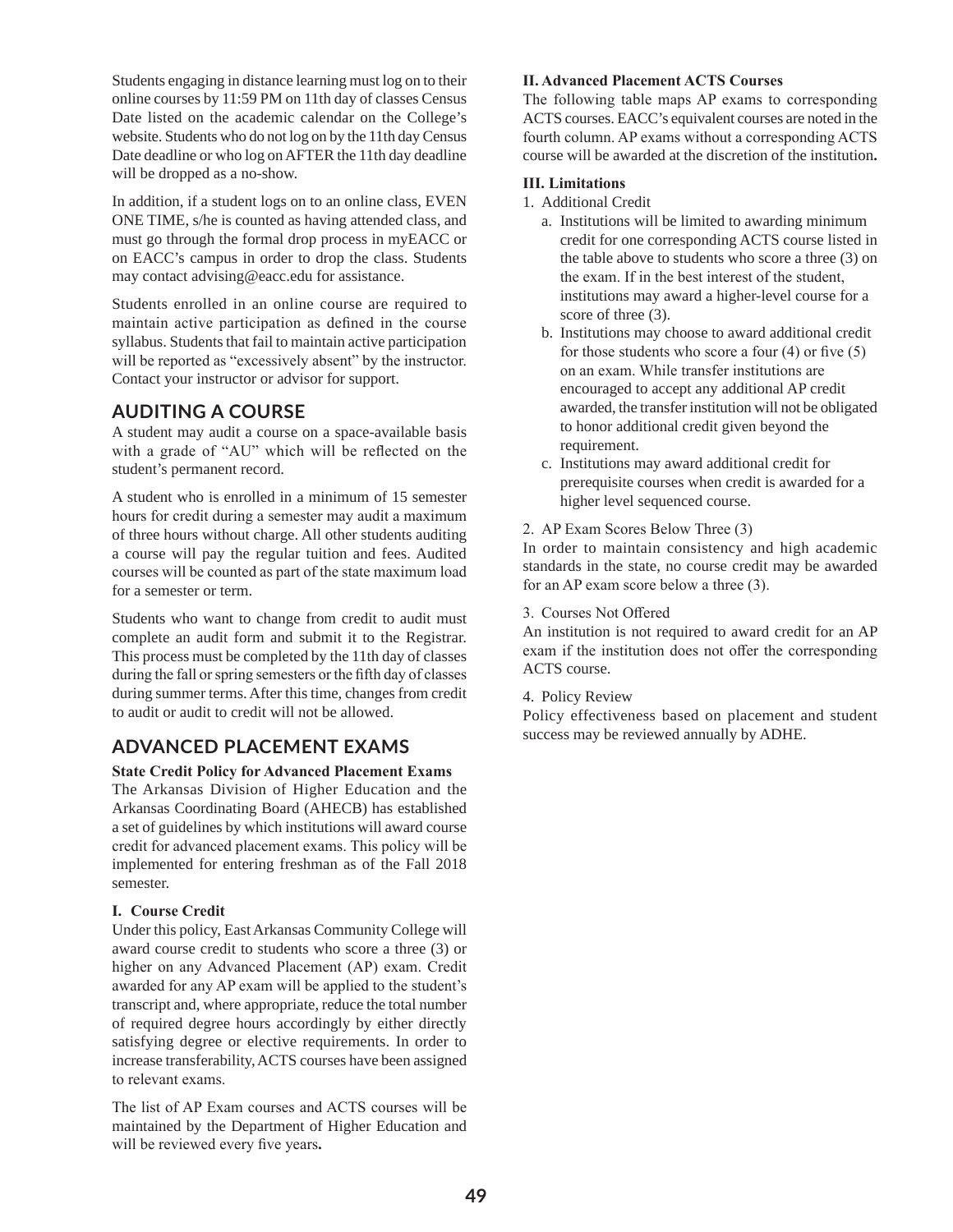| <b>AP EXAM</b>                                     | <b>AP Score</b>         | <b>ACTS COURSE</b>                                                      | <b>EACC COURSE</b>                                                | Semester credit hours<br>awarded |
|----------------------------------------------------|-------------------------|-------------------------------------------------------------------------|-------------------------------------------------------------------|----------------------------------|
| Art History                                        | $\overline{\mathbf{a}}$ | ARTA 1003 Art Appreciation<br>ARTA 1003 and ARTA 2003 Art               | ART 1003 Art Appreciation<br>ART 1003 and ART 2023                | $\overline{\mathbf{3}}$          |
|                                                    | $4 - 5$                 | <b>History Survey I</b>                                                 | Art History I                                                     | 6                                |
| Biology                                            | $\overline{\mathbf{a}}$ | BIOL 1004 Biology for non-Majors<br><b>BIOL 1014 Biology for Maiors</b> | No comparable course                                              | N/A                              |
|                                                    | $4 - 5$                 |                                                                         | BIO 1014 General Biology and<br>Lab                               | $\overline{a}$                   |
| Calculus AB                                        | 3                       | MATH 2405 Calculus I                                                    | MTH 2214 Calculus I                                               | 4                                |
|                                                    | $4 - 5$                 | MATH 2405 and MATH 2505<br>Calculus II                                  | MTH 2214 and MTH 2224<br>Calculus II                              | $\mathbf{\hat{z}}$               |
| Calculus BC                                        | $\overline{\mathbf{3}}$ | MATH 2505 Calculus II                                                   | MTH 2224 Calculus II                                              | $\overline{a}$                   |
|                                                    | $4 - 5$                 | MATH 2505 and MTH 2603<br>Calculus III                                  | MTH 2224 and MTH 2234<br>Calculus III                             | 8                                |
| Chemistry                                          | $\overline{\mathbf{3}}$ | CHEM 1004 Chemistry for<br><b>General Education</b>                     | CHE 1024 General Education<br>Chemistry                           | $\overline{a}$                   |
|                                                    | $4 - 5$                 | CHEM 1004 and CHEM 1414<br>Chemistry I for Majors                       | CHE 1024 and CHE 1214<br>College Chemistry I/Lab                  | 8                                |
| Computer Science A                                 | $3$ or $>$              | CPSI 1003 Introduction to<br>Computers                                  | BUS 1603 Computer<br>Fundamentals                                 | $\overline{\mathbf{3}}$          |
| Computer Science<br>Principles                     | $3$ or $>$              | CPSI 1003 Introduction to<br>Computers                                  | BUS 1603 Computer<br><b>Fundamentals</b>                          | $\overline{\mathbf{3}}$          |
| English Language and<br>Composition                | $\overline{\mathbf{a}}$ | ENGL 1013 Composition I                                                 | ENG 1013 English<br>Composition I                                 | $\overline{\mathbf{3}}$          |
|                                                    | $4 - 5$                 | <b>ENGL 1013 and ENGL 1023</b><br>Composition II                        | ENG 1013 and ENG 1023<br>English Comp II                          | 6                                |
| <b>Environmental Science</b>                       | 3                       | GEOL 1124 Environmental<br>Geology                                      | no comparable course                                              | N/A                              |
| European History                                   | $\overline{\mathbf{a}}$ | HIST 1213 Western Civ I OR<br>HIST 1223 Western Civ II                  | HIS 1013 Western Civ LOR<br>HIS 1023 Western Civ II               | $\overline{\mathbf{a}}$          |
| French Language and<br>Culture                     | $\overline{\mathbf{3}}$ | FREN 2013 French III                                                    | FRE 2014 Intermediate French                                      | $\overline{a}$                   |
| German Language and<br>Culture                     | $\overline{\mathbf{a}}$ | GERM 2013 German III                                                    | GFR 2014 Intermediate<br>German I                                 | $\overline{a}$                   |
| Human Geography                                    | $\overline{\mathbf{3}}$ | GEOG 1113 Human Geography                                               | No comparable course                                              | N/A                              |
| Macroeconomics                                     | $3$ or $>$              | ECON 2103 Principles of<br>Macroeconomics                               | ECO 2103 Principles of<br>Macroeconomics                          | $\overline{\mathbf{3}}$          |
| Microeconomics                                     | $3$ or $>$              | ECON 2203 Principles of<br>Microeconomics                               | ECO 2203 Principles of<br>Microeconomics                          | 3                                |
| Music Theory                                       | $\overline{\mathbf{3}}$ | MUSC 1003 Music Appreciation                                            | MUS 1003 Music Appreciation                                       | 3                                |
| Physics 1                                          | $3$ or $>$              | <b>PHYS 2014</b><br>Algebra/Trigonometry-Based<br>Physics I             | PHY 2114/2110 General<br>Physics I and Lab                        | $\overline{a}$                   |
| Physics 2                                          | $3$ or $>$              | <b>PHYS 2024</b><br>Algebra/Trigonometry-Based<br>Physics II            | PHY 2134/2130 General<br>Physics II and Lab                       | $\overline{a}$                   |
| Psychology                                         | $3$ or $>$              | PSYC 1103 General Psychology                                            | PSY 1003 General Psychology                                       | 3                                |
| Spanish Language and<br>Culture                    | $\overline{\mathbf{3}}$ | SPAN 2013 Spanish III                                                   | SPA 2114 Intermediate<br>Spanish I                                | $\overline{a}$                   |
| <b>Statistics</b>                                  | $3$ or $>$              | MTH 2103 Introduction to<br><b>Statistics</b>                           | MTH 2103 Introduction to<br><b>Statistics</b>                     | $\overline{\mathbf{3}}$          |
| <b>United States</b><br>Government and<br>Politics | $3$ or $>$              | PLSC 2003 American National<br>Government                               | PSC 2003 American<br>Government                                   | $\overline{\mathbf{3}}$          |
| United States History                              | $3$ or $>$              | HIST 2113 US History I or<br>HIST 2123 US History II                    | HIS 2033 History before 1865<br>OR<br>HIS 2043 History since 1865 | $\overline{\mathbf{3}}$          |
| World History                                      | N/A                     | HIST 1113 World Civilizations I or<br>HIST 1123 World Civilizations II  | No comparable course                                              | N/A                              |

## **CREDIT BY PRIOR LEARNING ASSESSMENT**

Credential-seeking students who are currently enrolled, have completed at least twelve hours of credit-bearing coursework, and possess knowledge of certain courses offered by the College may petition for credit by examination or credit by experience. Prior Learning Assessment credit ("CR") may not transfer to four-year institutions, so students planning to transfer are advised to consult with their receiving institution in advance. Prior learning assessment includes CLEP or other professional certification examination taken at an approved testing center, taking a course-specific competency exam administered by EACC faculty, and portfolio review. For credit by examination or credit by experience (portfolio review), EACC may award up to 50% of required credit hours for a Certificate of Proficiency or a Technical Certificate and up to 30 semester credit hours toward an Associate's degree program for documented learning or work experiences. Credit by examination is not available for all courses offered at EACC. There is a \$20.00 fee per credit hour awarded for credit by exam or credit by experience.

Credit may be earned by passing a comprehensive test prepared by either a commercial testing service (i.e., CLEP) or the Department of the College in which the credit is to be awarded. Credit for courses offered by EACC may also be granted upon related work experience.

Students who believe they qualify for credit by examination or previous work experience should contact the appropriate academic vice president.

# **CLASSIFICATION OF STUDENTS**

A student who has earned fewer than 30 semester hours of college credit is classified as a freshman. A student who has earned 30 or more semester hours of college credit is classified as a sophomore. Students who do not fit into the above categories will be listed as "unclassified."

## **COURSE NUMBERING SYSTEM**

All credit courses are identified by either a two or three letter prefix or a four digit number, i.e., ENG 1013. The prefix indicates the course subject area. In this example ENG indicates an English course. The four digit number is coded as follows: first digit is course level  $(0 =$ developmental,  $1 =$  freshman,  $2 =$  sophomore), last digit is the course credit in semester hours, the second and third digits make the number unique for each course per department.

Courses, which include clinicals/laboratories, may have the clinical/laboratory portion scheduled separately from the lecture section. For scheduling purposes, the laboratory is assigned the same number as the base course except the last digit will be zero (0). Credit for the laboratory is included within the base/theory course.

Within the course descriptions and following each course title are three numbers in parentheses, i.e., (3-2-4). These numbers indicate (lecture hours/week - laboratory hours/ week - course credit in semester hours). The per-week entries assume a regular 16-week term. The example cited above, (3-2-4), indicates 3 lecture hours plus 2 laboratory hours per week for a total of 4 semester hours credit.

## **GRADING SYSTEM**

East Arkansas Community College uses a 4-point, semester credit hour grading system:

- A excellent 4 grade points per credit hour
- **B** good 3 grade points per credit hour
- **C** average 2 grade points per credit hour
- **D** passing 1 grade point per credit hour
- **F** failure 0 grade points per credit hour
- **WF** withdrawn/ 0 grade points per credit hour failing
- **W** withdrawn 0 grade points per credit hour

In addition to the above, the following symbols are used: **CR** credit

- **NC** no credit
- **I** incomplete
- **AU** audit
- **R** re-enroll

**Grade Point Average (GPA)** is the ratio of total grade points earned to the total semester credit hours attempted. The GPA can range from 0.00 to 4.00. Grades of CR, NC, R, I, W, and AU are excluded when computing the GPA.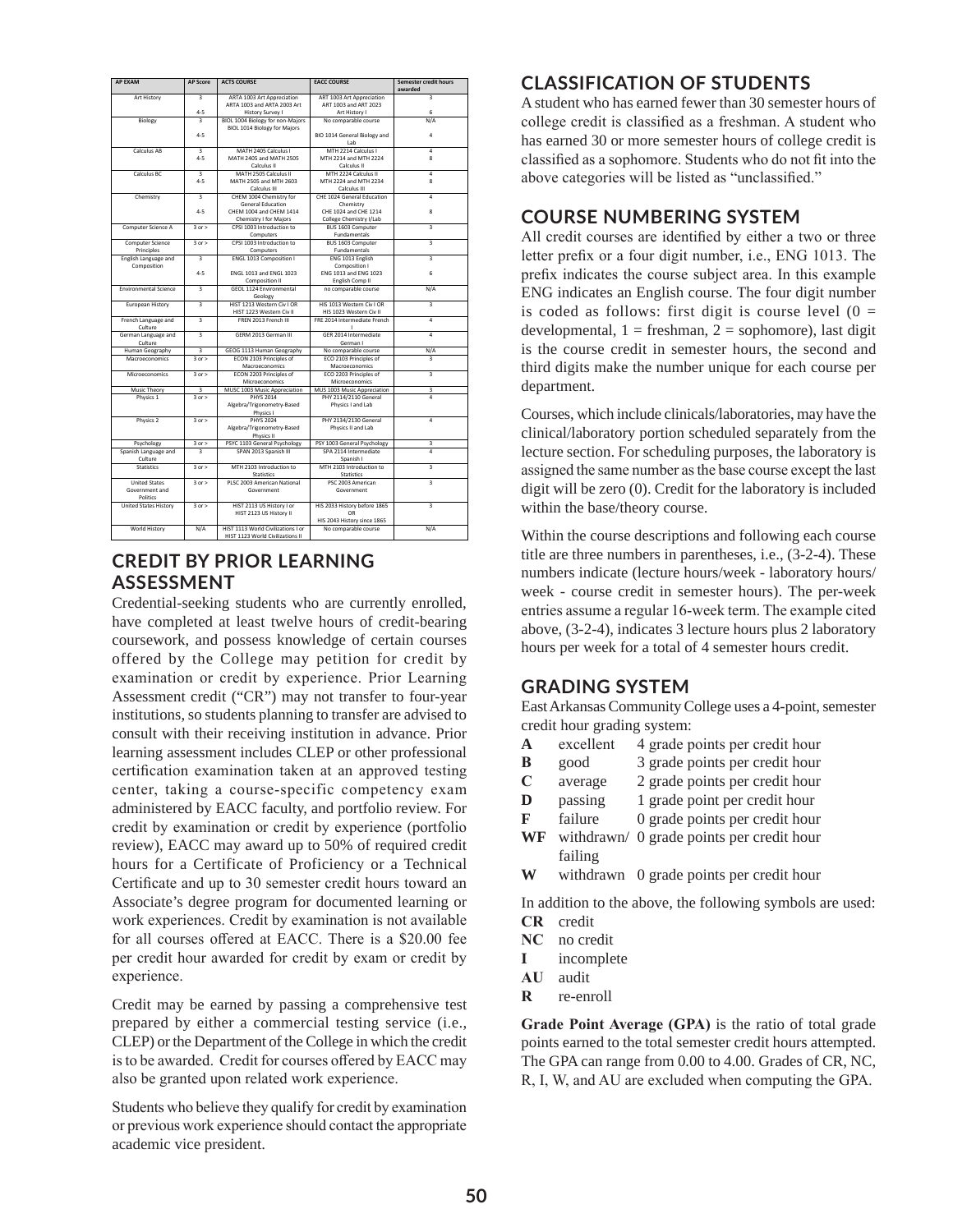## **INCOMPLETE**

A student who completes a substantial portion of coursework but cannot fully complete the course may be eligible for an assignment of Incomplete for the course. Documentation is required to verify the unusual circumstances that hinder completion, acknowledgement by the student, and approval of the instructor and area administrator(s). Please contact your course instructor for additional details. The course(s) for which an Incomplete is assigned must be completed by the following full semester (excluding summer terms).

#### **CHANGE OF GRADE**

Any grade change (excluding the "I" grade automatically becoming an "F" grade) must be requested by a faculty member and submitted to the appropriate academic vice president for approval.

All grade changes must be submitted by the end of the semester following the semester in which the course was taken. Any exception to this must have approval of the President or appropriate Vice President.

NOTE: **The summer does not count as a semester for change of grades.** 

#### **REPETITION OF COURSES**

If a student repeats a course, the last grade received is the permanent grade for the course. The previous grade(s) will not be included in determining the student's cumulative grade point average. Students should be aware, however, that all attempted courses will appear on the transcript. Some four-year institutions also include all grades earned in computing grade point averages

## **ACADEMIC RECOGNITION**

The **President's List** recognizes students who are enrolled for 12 or more semester hours of work and who earn a grade point average of 4.0 in 1000 or 2000 (non-developmental) level courses.

The **Dean's List** honors students who are enrolled for 12 or more semester hours of work and who earn a grade point average of at least 3.5 but less than 4.0 in 1000 or 2000 (non-developmental) level courses. These lists are published shortly after the close of each semester.

**Graduation honors** will be given to students who maintain a superior cumulative grade point average. Three classifications of honor guidelines will be recognized during graduation exercises:

Summa Cum Laude GPA of 3.80+ Magna Cum Laude GPA of 3.60 to 3.79 Cum Laude GPA of 3.35 to 3.59 The following guidelines will determine the student's eligibility for graduation honors:

1. To be considered for graduation honors, a student must complete at least 30 hours at EACC.

- 2. In determining GPA, all transfer work is included. Both EACC and transfer courses count toward the cumulative grade point average.
- 3. Courses taken during the spring semester just prior to graduation are not used to determine honor listings in the printed graduation program. To meet printing deadlines, student GPA information must be compiled before the semester ends, so only those classes taken through the previous fall are counted.

# **ACADEMIC PROBATION AND SUSPENSION**

A student will be placed on academic probation at the close of any enrollment period when his or her cumulative grade point average is below 2.00. During the probationary semester, the student shall be advised to re-enroll in courses he or she failed as recommended by an advisor/counselor. A student will be removed from academic probation at the end of any enrollment period when his or her cumulative grade point average is 2.00 or above.

A student will be suspended for one semester for poor scholarship when he or she has earned less than the cumulative grade point average indicated below after a probationary semester:

# **ACADEMIC PROGRESS SCALE**

|                               | SEMESTER GRADE COMPLETION |                                                 |
|-------------------------------|---------------------------|-------------------------------------------------|
| <b>CREDIT</b><br><b>HOURS</b> | <b>POINT</b>              | <b>PERCENTAGE OF</b><br>AVERAGE HOURS ATTEMPTED |
| $1 - 15$                      | 1.50                      | 50%                                             |
| $16 - 31$                     | 1.60                      | 53%                                             |
| $32 - 47$                     | 1.70                      | 60%                                             |
| 48 and above                  | 2.00                      | 67%                                             |

A student who enrolls after being suspended must:

- 1. meet with a counselor prior to registration, and the counselor will notify the advisor of the student's intention to reenroll.
- 2. have class schedule approved by designated advisor.
- 3. not enroll in more than 13 hours until cumulative GPA has reached 2.0 or above.

A student who enrolls after being suspended will not be placed on suspension again as long as he/she maintains a semester GPA of 2.0 or above. However, if the semester GPA falls below 2.0, he/she will be suspended for ANOTHER SEMESTER unless the cumulative GPA is equal or above that specified in the Academic Progress Scale. **The third suspension will be FINAL.**

A student placed on academic suspension may file an appeal with the Registrar, who is located in the Office of Admissions and Records. A student placed on **FINAL** suspension may appeal after one regular (fall or spring) semester. Appeals will be reviewed and acted upon by the Academic Probation and Suspension Committee.